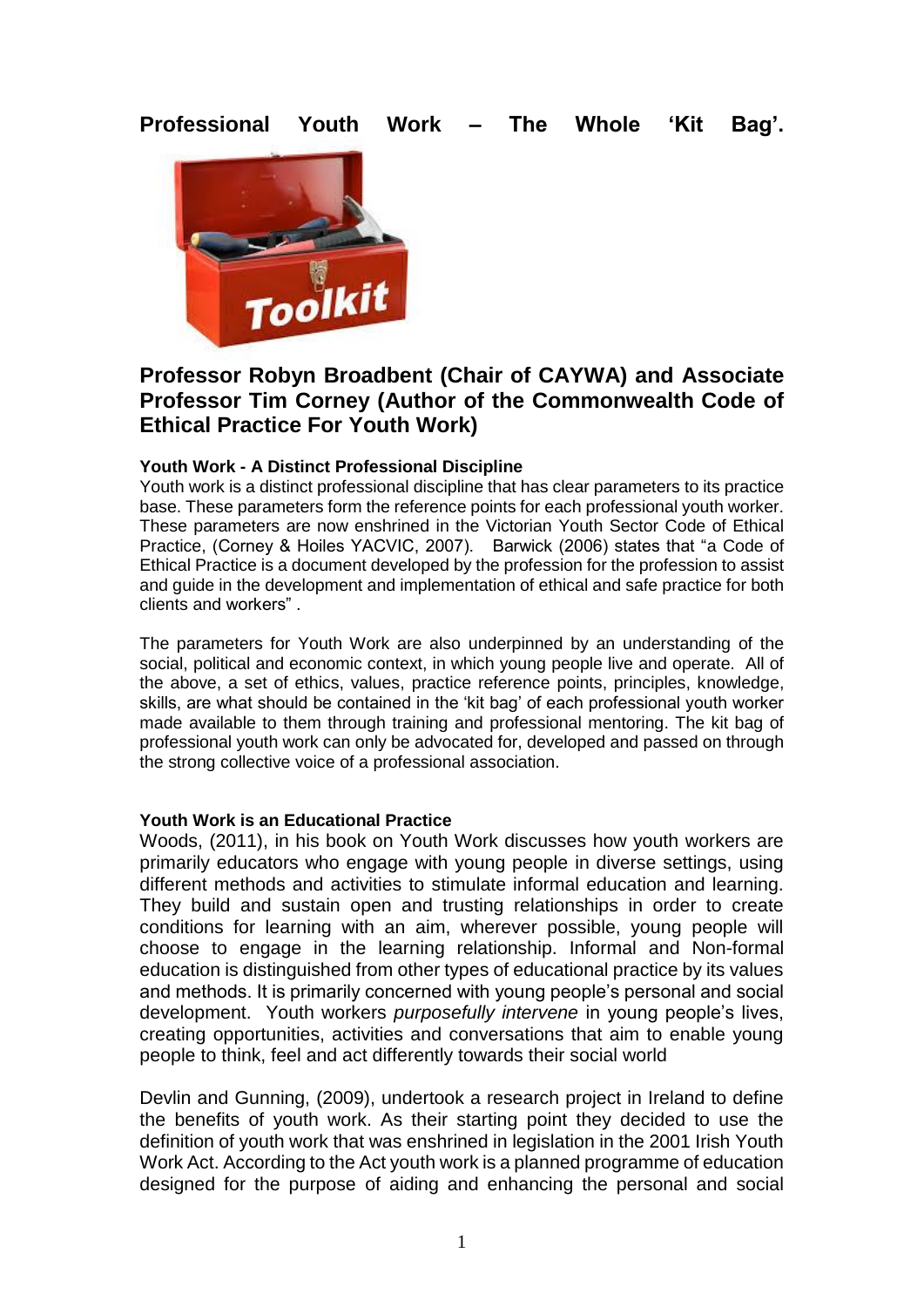development of young persons through their voluntary participation. The Act also identifies youth work as complimentary to their formal, academic and vocational education and training. The research itself reported its findings from focus groups with youth workers who universally agreed in one key component of youth work. That is that the key purpose of youth work is primarily educational and developmental.

The diagram below from the European Youthpass resources describes the outcomes of the learning that young people experience through engaging with Youth Workers.



## Learning in the field of youth

(Bergstein, Rita, 2012)

### **The Commonwealth Education Ministers would agree**

### **At the 20th Meeting of Commonwealth Education Ministers in Nadi, Fiji in 2018 the final communique of outcomes stated the**

*Ministers noted with deep concern that youth in many Commonwealth Member States are vulnerable to drugs, gang violence and street crime and in certain societies extremism. Concerted efforts are required to impart global citizenship by inculcating universal and humanistic values through peace education, creating better understanding of social rights and responsibilities, and respecting cultural and religious diversity through formal and informal education and training.* 

*Ministers acknowledged the contribution of non-formal and informal learning in building the resilience of young people and the role of youth and community workers in delivering non-formal and informal education.* 

### **A Professional Association is about Good Practice.**

Good youth work practice can make systemic and long-term differences to young people's lives. It can also ensure that some of the most disadvantaged groups in the community have advocates that understand the relationship between policy and practice. Good youth work can also ensure that young people and the community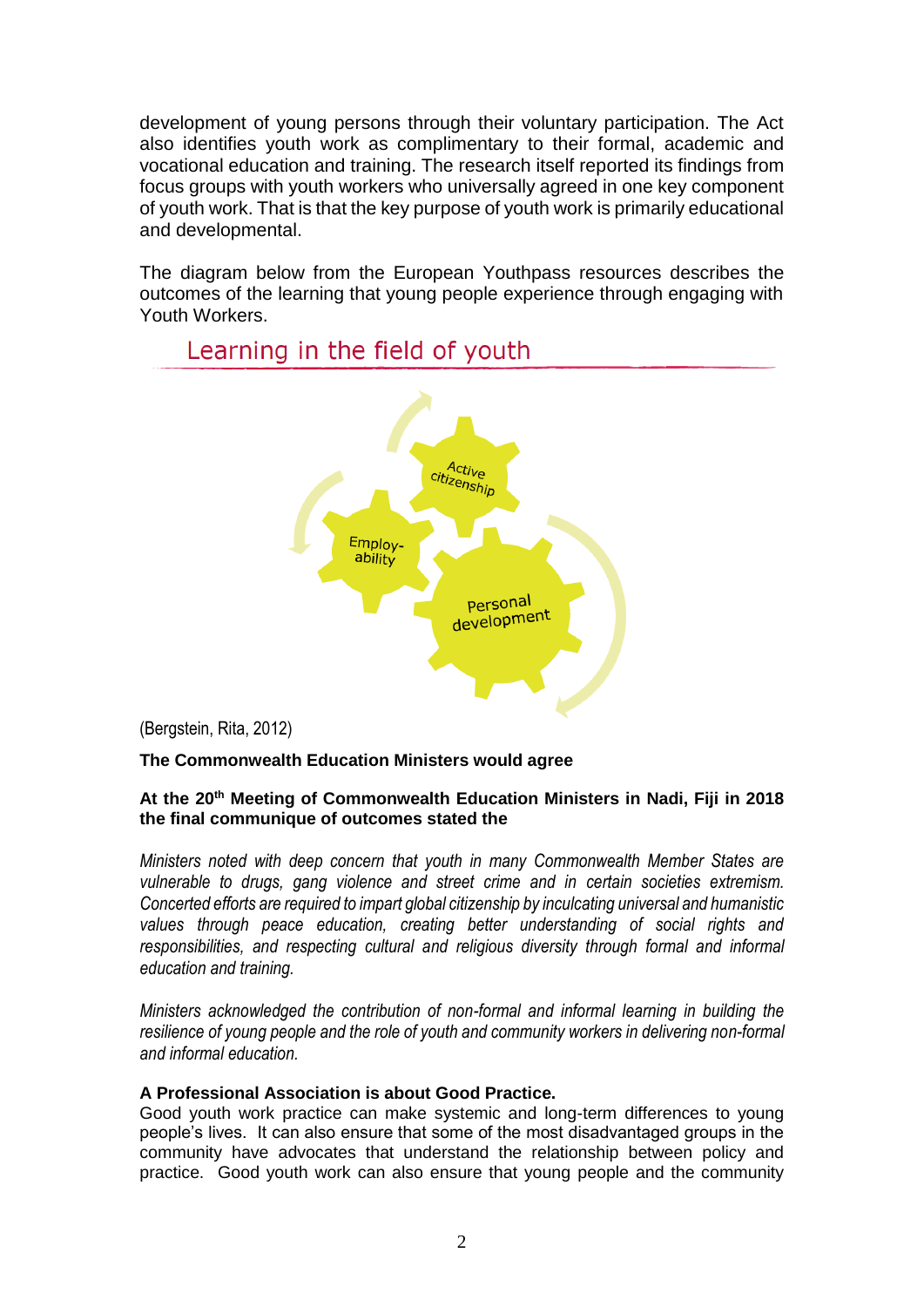develop the range of skills necessary to work for change both in the lives of individual young people and in the landscapes of their community and social context. A professional association enshrines such practice principles by encouraging the profession to credential and to continue to update skills and knowledge. A professional association also plays a distinct role in engaging youth workers in an industry wide discussion about quality and the benchmarks of good practice.

The South African Child and Youth Care Workers have worked with their members, community and Government to have the profession recognised. In an article by Gharabagi (2018) he outlines that child and youth care is a practice based on specific competencies and given that it adds value it is necessary to protect this profession from those who practice without having demonstrated the necessary competencies. Once regulated and legislated child and youth care practitioners need to be valued through better compensation and better gate keeping of who is considered to be part of the profession.

The African Youth Charter (2006) compels Governments to provide resources to professionalise Youth Work. It also outlines the aim of developing Youth Work training in Higher Education. There is wide acknowledgement of the work there needs to be a stronger political commitment to building a professional workforce.

#### **High Standards**

Our expectations of youth work practice should be high. As a community we should expect the passage of young people to be made smoother by the youth work professional as they take on the large responsibility of delivering to young people what we as a community have not been able to deliver. Although, we should not be unreasonable and expect workers with young people to do the impossible, "put humpty back together again". When the damage to a young person has been great, such a role requires a very full 'kit bag' and may be more than we can ask. However a professional association should advocate and be an active partner in making the 'kit bag' as full as possible. This should happen by engaging in training, skill development, appropriate industrial awards and career paths. Thus ensuring that young people are the recipients of the highest possible standard of professional youth work practice.

### **Youth Work and Distinct Vocational Training**

In order to work optimally with young people, the intensive, complex and demanding nature of youth work requires workers to possess and demonstrate a high level of knowledge, skill and self-development (Chandu, 2003).

To progress the distinct vocational role of the professional youth worker, as opposed to those that work with young people, then we must ensure that the education and training of youth workers is of a high standard. We must also ensure that it is accountable and that the outcomes of such training meet some agreed criteria. Any such criteria should be assessed, not just by academics, but by youth work peers, young people and the wider community.

### **Distinct Practice -Defining a Youth Work Industry.**

Professional Youth Work, as a particular vocational practice, is similar but not the same as the work undertaken by other professionals and groups who work with young people. These may be, teachers, therapists, counsellors, mentors, recreation specialists, arts workers, social workers, welfare workers, religious practitioners or just well meaning volunteers, to name a few. These groups of people, in many cases, have their own professional body or industry organisation. We believe that Youth Workers are those